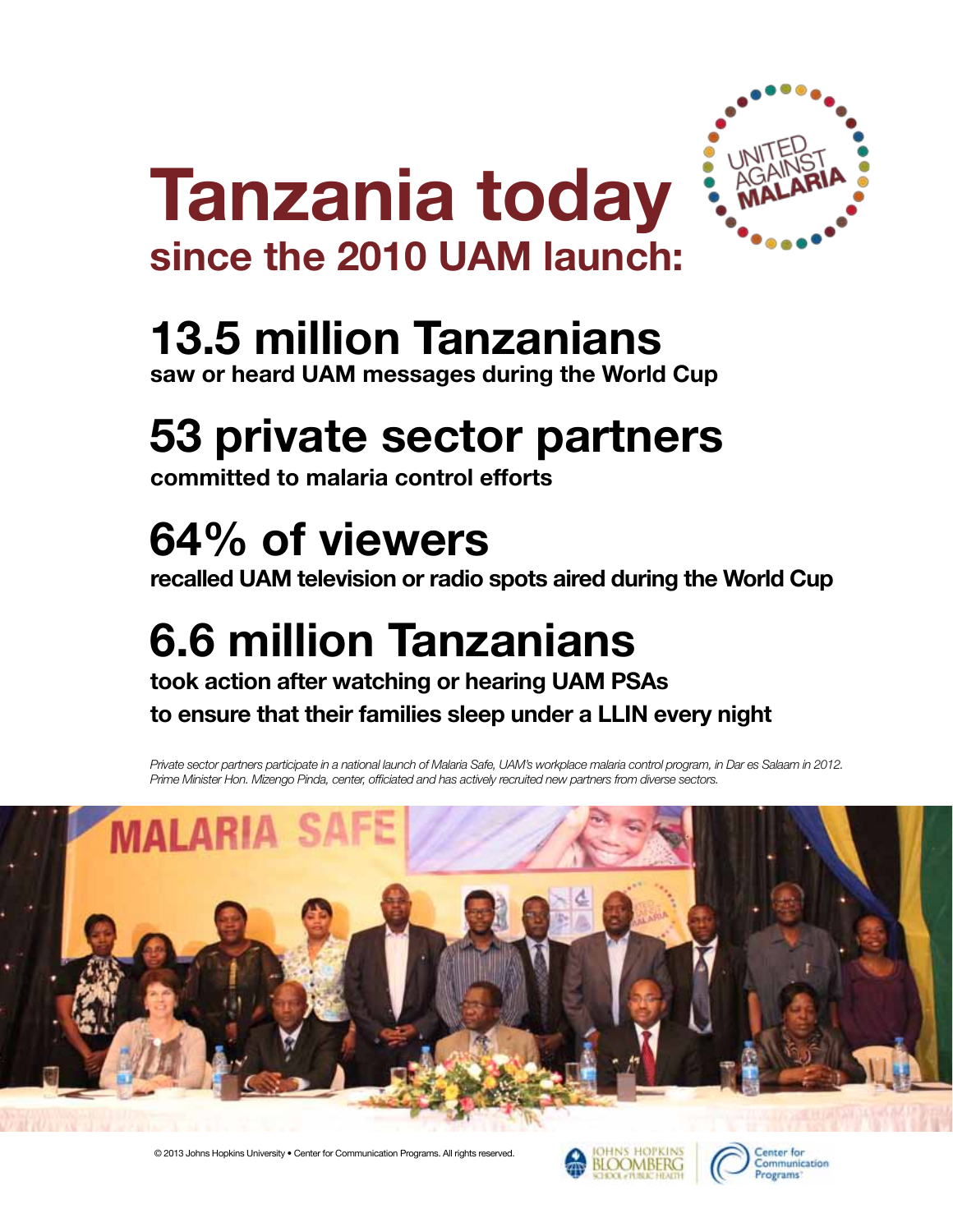

### **Tanzania: A UAM Case Study**

Malaria is one of Tanzania's deadliest diseases, accounting for 36% of deaths among children under age five and some 40% of all outpatient visits. Nearly all 46 million Tanzanians are at risk, according to the World Health Organization's 2012 World Malaria Report. The National Malaria Control Program reports that approximately 14 to 18 million malaria cases occur in Tanzania per year. Of those, 60,000 end in death.

To combat rampant malaria, Tanzania has distributed 26.4 million nets since 2010. In 2011, a universal coverage campaign set out to cover every sleeping space with a long-lasting insecticide-treated net, and a keep-up campaign is now underway. Pregnant women and infants receive free nets through a national voucher scheme. Other malaria commdities such as rapid diagnostic tests and subsidized ACTs are being scaled up, but additional resources and continued behavior change communication is needed to sustain these gains.

To help meet these needs, the United Against Malaria campaign in Tanzania is leveraging the popularity of football to rally the public and private sector to the fight against malaria, raising awareness on and off the pitch.

#### **What did UAM bring to Tanzania? Massive Exposure to Malaria Messages**

UAM has built an incredibly visible platform for malaria education and protection through the Tanzania Football Federation, Counsel of Central and Eastern Africa Football Association, and FIFA—representing thousands of players and millions of fans. Its 128 public service announcements during the World Cup introduced UAM to much of central and eastern Africa. Of the estimated 22 million exposed to at least one World Cup match, 64% recalled seeing a UAM spot, according to an Omnibus survey. Of those, 48% reported taking steps to ensure that their family members sleep under a life-saving mosquito net every night. *(See findings at right*.)

#### **Committed Private and Public Champions**

#### **Omnibus survey findings**

Of those who listened to or watched at least one World Cup match (49% of respondents), 64% of respondents later recalled hearing or viewing the UAM spots.

Of the 64%, 77% remembered the collective actions suggested by the PSAs: getting tested at first signs of fever, taking the correct medicines, getting ANC, or sleeping under ITNs.

Of the 64%, 84% remembered the specific message about sleeping under a mosquito net and 25% remembered about treatment.

Of the 64%, 29% talked about UAM spots, and 48% confirmed that they had taken steps to ensure that their families sleep under ITNs. **Some 6.6 million people took action.**

*MALAR* 

Since the beginning, Tanzania's public leaders have lent their support to the football-centric campaign, from President Jakaya Kikwete to the NMCP. In the private sector, 24 corporations are already protecting their employees. Another 29 pledged to follow suit as Prime Minister Hon. Mizengo Pinda launched Malaria Safe nationally in 2012. Those who commit to becoming Malaria Safe are seeing remarkable results: Said Salam Bakhresa has cut malaria-related expenses by one-third and reduced its malaria-related absenteeism by 80% since 2008. Among football federations, 12 national federations have joined UAM. With their support, UAM's smart investment of \$50,000 at the CECAFA Challenge Cup yielded an estimated \$250,000 in advertising value, compared to the title sponsor's \$475,000 for UNITED similar exposure. Best of all, TFF and CECAFA have pledged that every match will be AGAINS<sub>7</sub> dedicated to UAM, until malaria is eradicated—and FIFA is being primed to follow suit.

Left: UAM PSAs reached 13.5 million viewers during the World Cup . Right: A full stadium at the CECAFA Cup.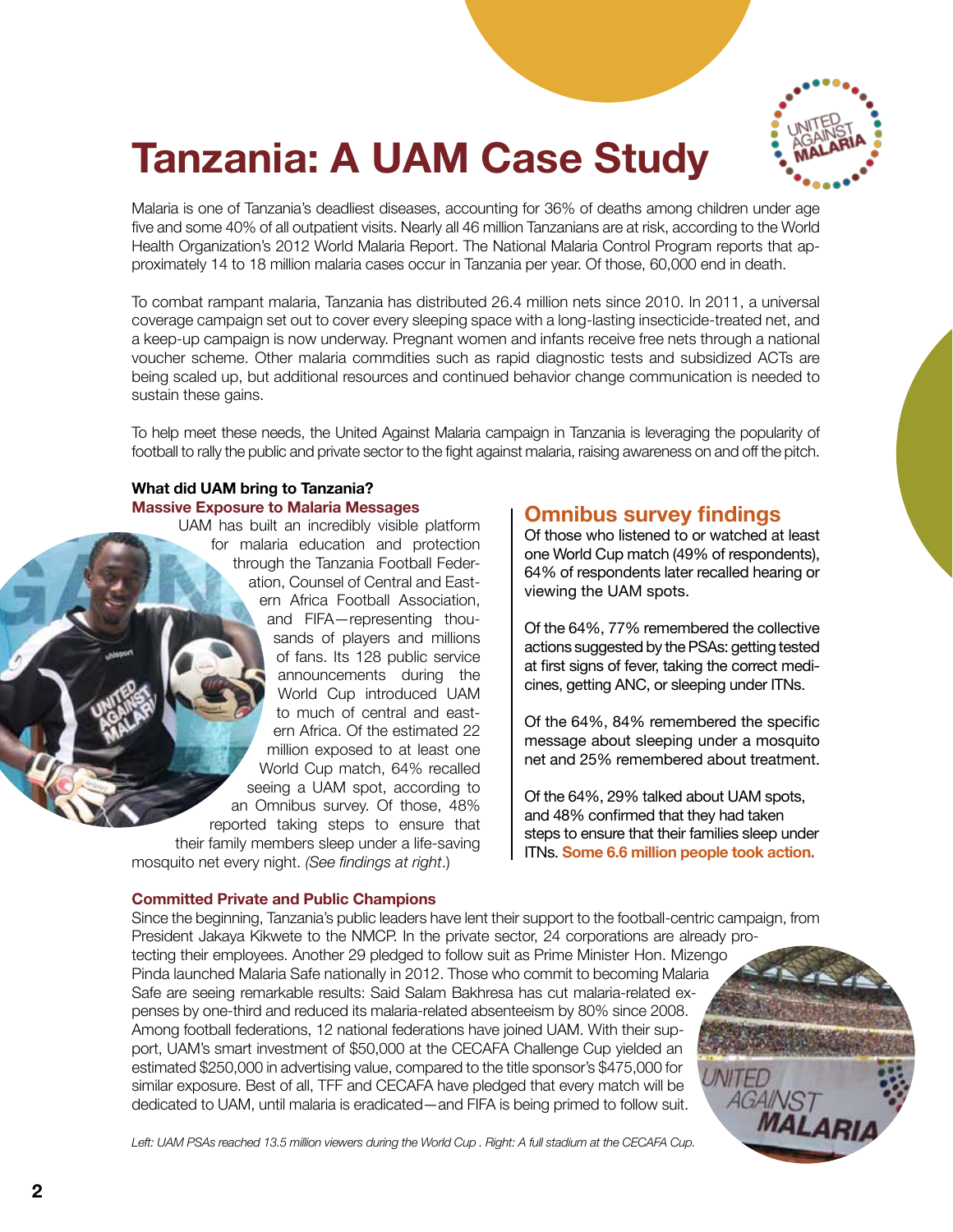| Financial                         | Stanbic Bank                                                                                                                                                                                                | Malaria Safe: LLINs and education for<br>employees at risk; UAM branding; IPTp                                                                                                                     |
|-----------------------------------|-------------------------------------------------------------------------------------------------------------------------------------------------------------------------------------------------------------|----------------------------------------------------------------------------------------------------------------------------------------------------------------------------------------------------|
|                                   | National Microfinance Bank (NMB)                                                                                                                                                                            | Community awareness; UAM branding;<br>production and distribution of GOAL! and UAM<br>footballs; sponsorship of UAM football events                                                                |
|                                   | National Social Security Fund (NSSF)                                                                                                                                                                        | Education and protection for staff                                                                                                                                                                 |
|                                   | Parastatal Pension Fund (PPF)                                                                                                                                                                               | Education and protection for staff                                                                                                                                                                 |
| Manufacturing                     | Achelis Tanganyika Ltd                                                                                                                                                                                      | Education and protection for staff                                                                                                                                                                 |
|                                   | <b>Twiga Cement</b>                                                                                                                                                                                         | Education and protection for staff                                                                                                                                                                 |
| Sports                            | Tanzania Football Federation                                                                                                                                                                                | Education for players, teams, fans; sponsorship<br>of UAM clinics and PSAs; visibility at CECAFA<br>events; advocacy at FIFA World Cup, Africa Cup<br>of Nations, UAM partner meetings, WEF Africa |
|                                   | Council of East and Central Africa Football<br>Federations (CECAFA)                                                                                                                                         | Visibility and advocacy at CECAFA Cup,<br>CECAFA Kagame Cup; UAM branding;<br>education of fans, players and teams                                                                                 |
| Food and Beverage                 | Said Salim Bakhresa (SSB)                                                                                                                                                                                   | LLINs, SP, RDTs (pictured), ACTs and<br>education for staff and families; UAM<br>branding; sponsorship of UAM football<br>events; advocacy at UAM meetings                                         |
|                                   | Saafi Meat Company                                                                                                                                                                                          | Malaria control program for staff; malaria agents                                                                                                                                                  |
|                                   | Serengeti Breweries Ltd (SBL)                                                                                                                                                                               | Education and protection for staff                                                                                                                                                                 |
|                                   | Tanzania Breweries Ltd (TBL)                                                                                                                                                                                | Malaria Safe plan; education for 344 staff; half-<br>price mosquito nets; repellent for nightshift staff                                                                                           |
| Mining                            | <b>Barrick Gold Corporation</b>                                                                                                                                                                             | IRS and LLINs for staff                                                                                                                                                                            |
| Agriculture                       | Kagera Sugar and Mtwiba Sugar Estates                                                                                                                                                                       | Malaria control program for staff and communities;<br>LLINs, IRS, RDTs and education                                                                                                               |
|                                   | Tanzania Coffee Board                                                                                                                                                                                       | Education via text messages to more than<br>400,000 coffee growers                                                                                                                                 |
| Energy                            | Songas                                                                                                                                                                                                      | Malaria control program for staff; 60 malaria<br>agents; partnership with community change<br>agents to educate communities and give LLINs                                                         |
|                                   | Total                                                                                                                                                                                                       | Education and visibility via UAM flyers, posters,<br>bumper stickers; educational kits for children                                                                                                |
|                                   | British Gas (BG)                                                                                                                                                                                            | Testing, education, LLINs for staff; repellent for<br>night staff; medical oxygen regulators for hospital                                                                                          |
| Technology                        | Vodacom                                                                                                                                                                                                     | Education and protection for staff                                                                                                                                                                 |
| Media                             | Number 10 Magazine                                                                                                                                                                                          | Visibility via UAM branding, malaria messages;<br>ree design work and translation for GOAL                                                                                                         |
| Hospitality                       | Tanzania Tourist Board                                                                                                                                                                                      | Customer education; mandate for LLINs on<br>14,000 hotel beds                                                                                                                                      |
|                                   | Tourism Confedration of Tanzania (TCT) and<br>Hotels Association of Tanzania (HAT)                                                                                                                          | Education for members via website, newsletter<br>and training meeting; advocacy for malaria-free<br>tourism; visibility via billboards in select hotels                                            |
| <b>Real Estate</b>                | National Housing Corporation (NHC)                                                                                                                                                                          | Education and protection for staff                                                                                                                                                                 |
| <b>Malaria Commodities</b>        | A - Z Textile Mills                                                                                                                                                                                         | LLIN distributions to schools, TFF, UAM<br>partners; UAM branding                                                                                                                                  |
| Public Sector and NGO<br>Partners | Government of Tanzania, Tanzania Parliamentarians Against Malaria (TAPAMA), Tanzania Private Sector<br>Foundation (TPSF), For a full list of UAM partners, please visit www.malariafreefuture.org/tanzania. |                                                                                                                                                                                                    |